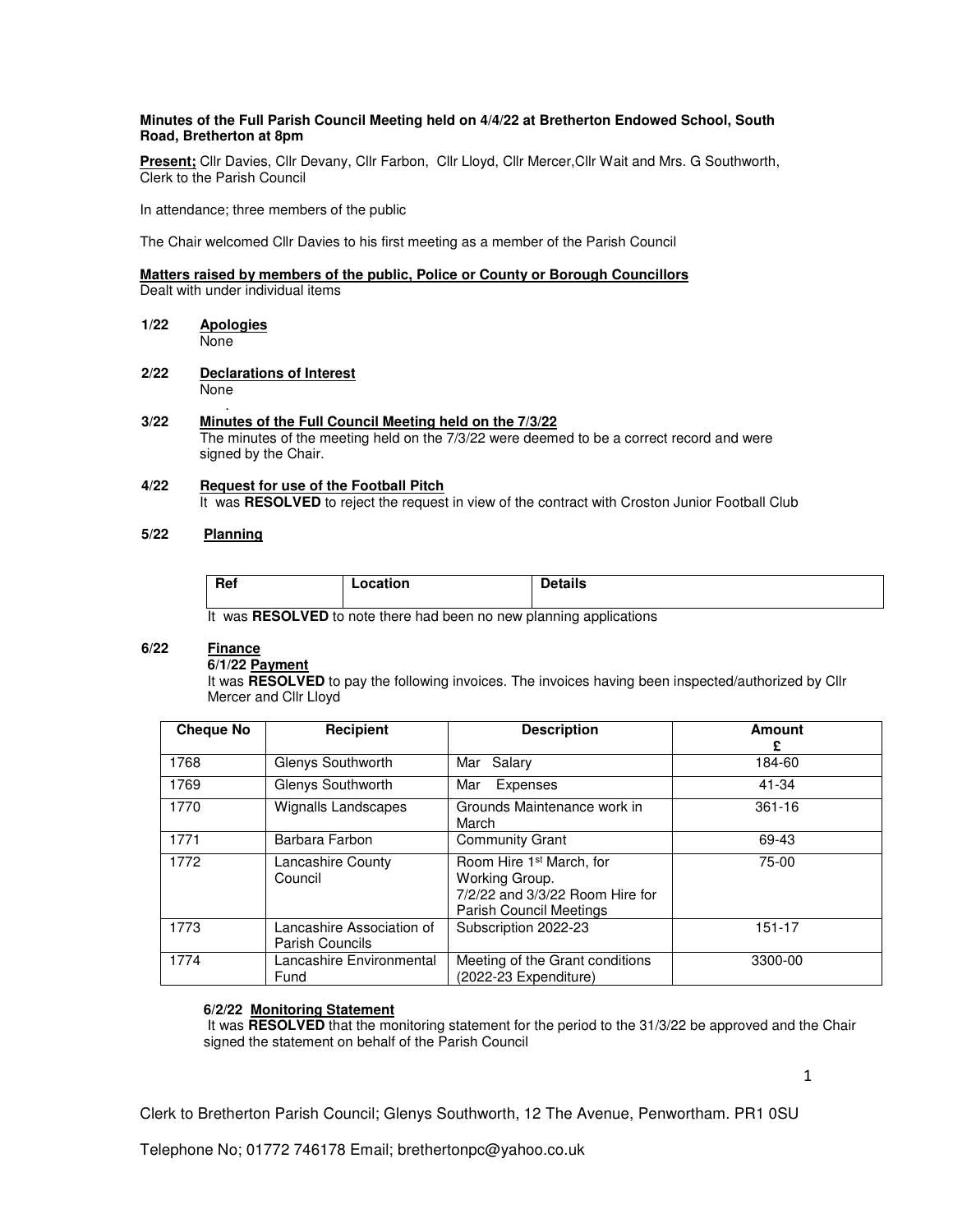- **7/22 Rural Energy Project** It was **RESOLVED** to; Note the latest position Reply to the email from GA Pet Foods
- **8/22 Neighbourhood Plan** It was **RESOLVED** to note the latest position
- **9/22 Highways Issues** It was **RESOLVED** to note the running list of accidents
- **10/22 Platinum Jubilee**  It was **RESOLVED** to support the activities being planned by Bretherton Institute
- **11/22 Public Rights of Way**  It was **RESOLVED** to; Note the current position Update the list of remedial work needed Order signs and directional arrows from Lancashire County Council
- **12/22 Chorley Council Community Grant** It was **RESOLVED** to agree further use of the Grant
- **13/22 Asset Register for Audit** It was **RESOLVED** to agree the contents of the Register
- **14/22 Risk Assessment** It was **RESOLVED** to agree the contents of the Risk Assessment
- **15/22 Freedom of Information Act; Publication Scheme**  It was **RESOLVED** to agree the contents of the Scheme
- **16/22 Internal Audit Terms of Reference** It was **RESOLVED** to agree the Terms of Reference
- **17/22 Grant from Lancashire Environment Fund**  It was **RESOLVED**  To note; The Award of the Grant The Grant conditions

Consider the purchase of the Equipment at the May Meeting

- **18/22 External Audit Arrangements 21-22 Financial Year** It was **RESOLVED** to note the arrangements
- **19/22 Date and Time of the Next Parish Council Meeting** The date of the next Annual General Meeting and Full Meeting of the l Parish Council Meeting is the 9/5/22 and will be held in the Primary School, South Rd, Bretherton at 7.30pm

#### **Additional Items agreed by the Chair**

- **20/22 Bretherton Cricket Club; Grant Application** It was **RESOLVED** to give further consideration to the grant application at the May Meeting
- **21/22 Request from the Women's Institute to use the Recreation Ground in Sept** It was **RESOLVED** to agree to the request

2

Clerk to Bretherton Parish Council; Glenys Southworth, 12 The Avenue, Penwortham. PR1 0SU

Telephone No; 01772 746178 Email; brethertonpc@yahoo.co.uk